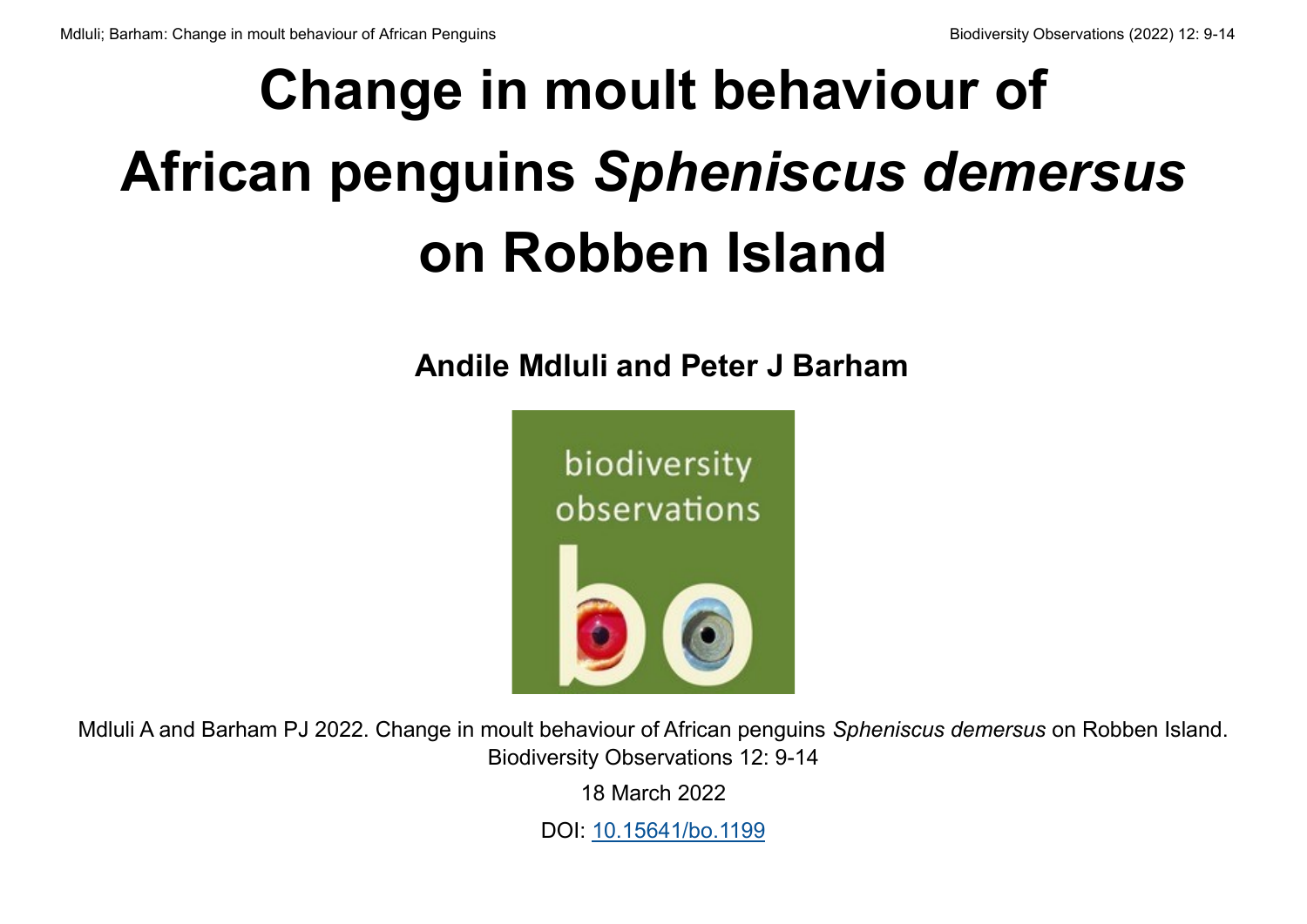## **Ornithology**

## **Change in moult behaviour of African penguins** *Spheniscus demersus*  **on Robben Island**

*Andile Mdluli, AndileM@robben-island.org.za, SANCCOB, Pentz Drive, Table View, 7441, Cape Town, South Africa.*

*Peter J Barham, Peter.Barham@bristol.ac.uk, University of Bristol, School of Physics, Tyndall Avenue, Bristol BS8 1TL, United Kingdom.*

#### **Abstract**

This paper reports a change in the location of moulting adult African penguins on Robben Island over the period 1998 to 2020. Until 2004, the birds tended to moult along the coastline. By 2020, nearly all the birds moulting on the island appear to do so inland at or near to their nest sites. This behavioural change has implications for estimates of total population size made using counts of moulting birds that do not include the inland moulters.

#### **Introduction**

All birds and mammals replace feathers and hair. Usually this is done using a strategy that involves gradual replacement. However, in a small number of species of birds (all penguins) and mammals (some seals), moulting is so rapid that the insulation function of feathers and hair is compromised such that moulting animals are not able to feed; this known as catastrophic moult (Beltran et al. 2018).

African penguins *Spheniscus demersus* undergo a catastrophic moult every year when they come ashore at their breeding colonies and replace all their feathers over a two-week period centred on midsummer. It has been suggested that counting moulting penguins can be used as a method for estimating the overall population at a colony

(Randall et al. 1986, Crawford et al. 1991, Shelton et al. 1984, Underhill and Crawford 1999). Provided that regular counts at twoweeks intervals are performed, it is believed that, by interpolation, a reliable estimate of the number of birds in moult each day can be made. Furthermore, the total population can be estimated by dividing the sum of the daily total of moulting birds by the mean moulting period of 12.7 days (Randall et al. 1986, Underhill and Crawford 1999).

Crawford and Boonstra (1994) proposed that African penguins moult along the coastlines adjacent to the colonies where they breed, and this idea has been generally accepted. Subsequently it was found that, at Dassen Island, penguins moulted in the interior of the island, often in nest burrows (Wolfaardt et al. 2009).

In this paper we report a change in behaviour of African penguins on Robben Island. Instead of moulting along the coastline, they have switched to moulting in the interior of the island, often near their nest sites.

#### **Methods and Results**

Counts of penguins moulting along the coastline of Robben Island have been made at two-week intervals since October 1988, when the size of the colony was estimated to be 849 breeding pairs, four years after the colony was established in 1984 (Underhill and Crawford 1999, Underhill et al. 2006). In addition, Underhill and Crawford (1999) reported that few penguins moulted away from the coastline between 1988 and 1998.

The ratio between the estimated size of the moulting population on the Robben Island coastline and the estimated size of the breeding population (Underhill et al. 2006, DFFE unpubl. data) was calculated (Figure 1). This ratio was close to one until 2004, and has subsequently steadily decreased to values below 0.5 (Figure 1). The implication is that since c. 2005, fewer than expected numbers of penguins have been seen moulting along the coastline of the island.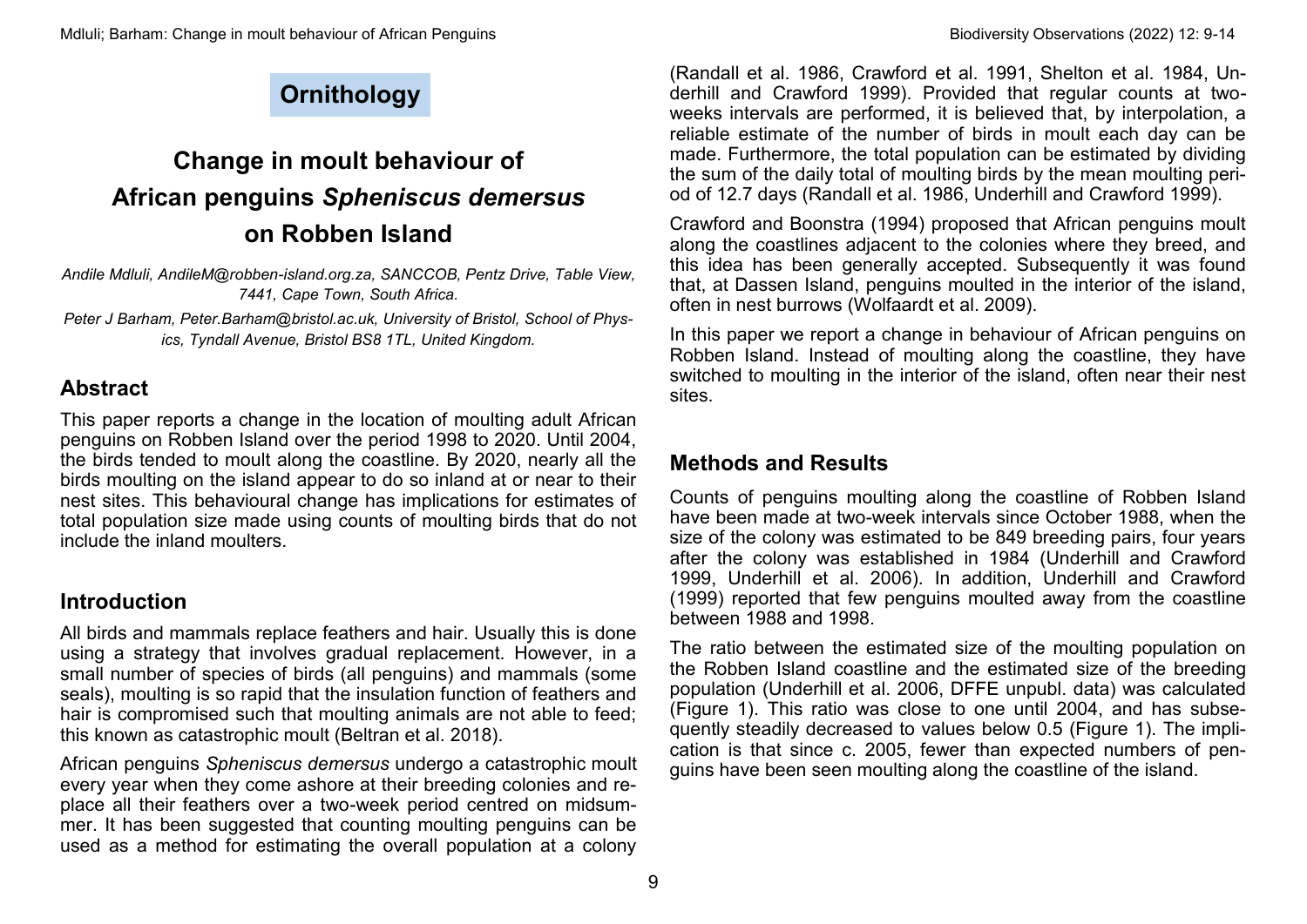Mdluli: Barham: Change in moult behaviour of African Penguins Biodiversity Observations (2022) 12: 9-14





Photographic evidence of this trend is demonstrated by two images taken from the same viewpoint – the penguin hide at the landing beach north of Murray's Bay Harbour – at the peak of the moult season in mid-November (Figure 2). These photographs show the dramatic decline in numbers of penguins moulting north of the harbour on Robben Island. However, it should be noted that the number of birds breeding on Robben Island decreased from c. 4,000 pairs in 1999 to c. 1,000 pairs in 2019 and that the area of the colony expanded over the same period. Therefore, by 2019, this beach was no longer the shoreline adjacent to many nest sites.



**Figure 2:** Photographs of the main landing beach on Robben Island where penguins moulted in large numbers during the 1990s and up to the early 2000s. Top early December 2002, bottom 16 November 2019. Photographs: Les Underhill.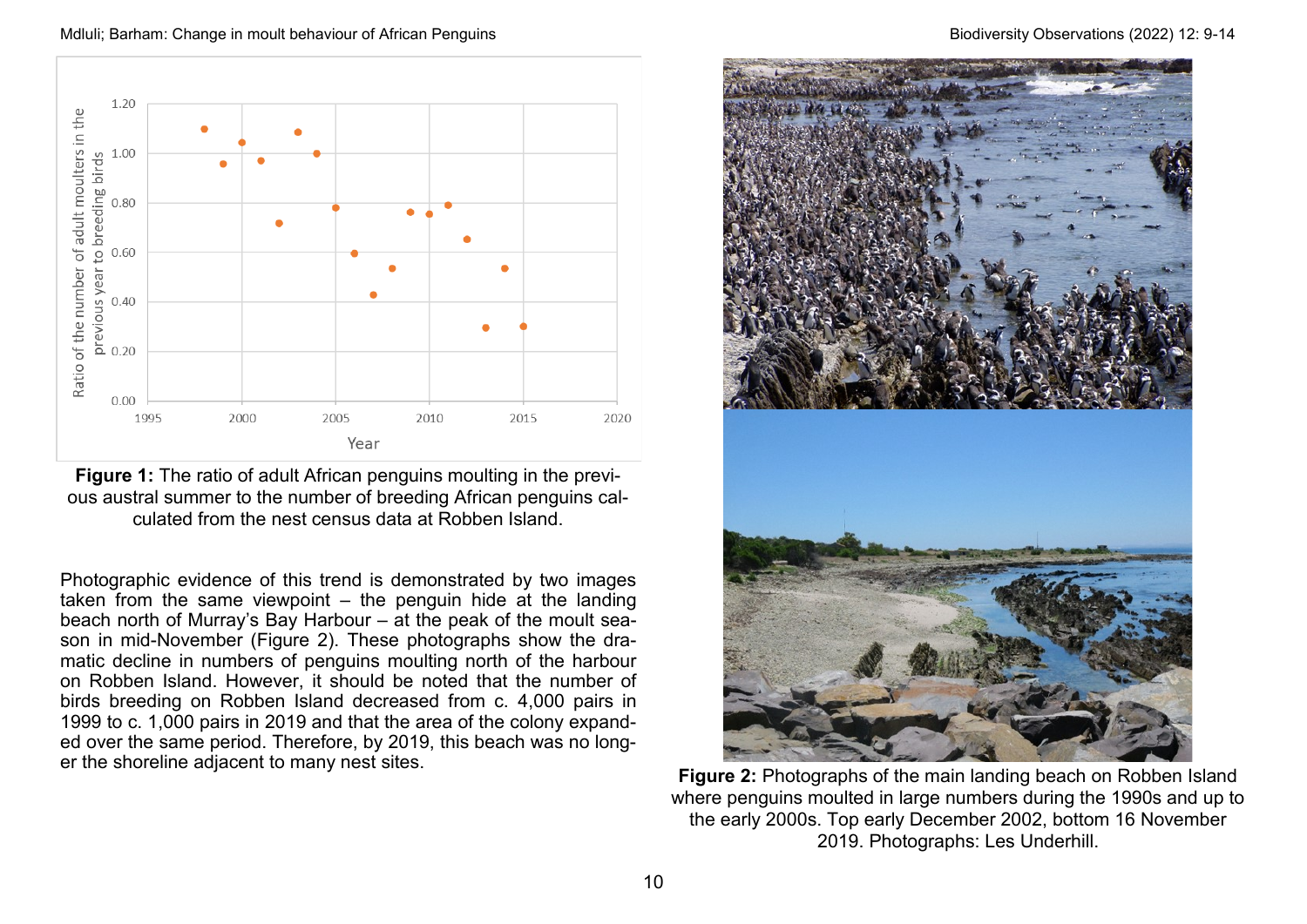The peak moult time on Robben Island is typically late November to early December (Underhill and Crawford 1999). Up until 2012, a Robben Island Museum (RIM) environmental officer monitored the penguins throughout the year. Between 2012 and 2018, no regular monitoring during the summer months was carried out. Thereafter, SANC-COB employed (AM) as a seabird ranger, permanently based on the Island. Once the ranger was appointed, a different pattern of moult behaviour from that previously reported was observed in the period 2018 to 2020.

The first evidence of a change in moult behaviour was the discovery of large numbers of moulted adult feathers at some nest sites (Figure 3). This indicated that penguins were starting to moult inland, in the breeding colony, during the same period in which the number of penguins counted moulting along the coastline decreased.

In 2019 and 2020, we observed more birds moulting within the breeding colony – often at nest sites – than birds moulting along the coastline (Figure 3). To quantify this, we selected an area of the colony that was regularly monitored throughout the breeding season as part of the Earthwatch penguin project (Sherley et al. 2014) and where estimates of the total number of nesting birds were made. The number of adult birds moulting in this area at the peak of the moult was then counted by AM. Where it was possible to do so without causing disturbance, he checked penguins for transponders. He also counted the number of adult birds moulting along the coast within two days of making the inland count.

In November 2019, AM recorded more than 50 birds moulting inland. Many were in nest boxes and in well-shaded nests that had been used that year; far fewer, 5–10 adults, were seen moulting along the coastline.

In late October 2020, AM found c. 30 birds moulting in the Earthwatch area and no adult birds moulting along the coastline. In 2020, on two coastal moult counts he observed no adult penguins moulting on 22 November and four on 2 December. However, on 25 November, he found 63 penguins moulting in or close to nest sites (see examples in

Figure 3) in the Earthwatch area, where c. 270 penguins had nested during the prior breeding season. Some of the moulting birds could be approached closely enough to check for transponders. AM found seven birds with transponders of which six were moulting at or within 20 m of nest sites they had used in the period 2018 to 2020. The other moulter with a transponder was not yet of breeding age. Its transponder had been fitted in 2017 when it was a chick on Robben Island; it had been recorded once at Boulders in 2019 and the site where it was observed moulting is about 300 m from where it hatched and its transponder was fitted.

#### **Discussion**

These observations demonstrate a change in the moulting behaviour of African penguins on Robben Island since c. 2005 (Figure 1). Instead of moulting along the coastline, most adult birds started to moult inland, with a strong indication that they moult at or near places where they have nested in previous years.

The moult period on Robben Island usually extends from late October to early January (Underhill and Crawford 1999). In the years 1998 to 2005 the total number of moulting adults along the coastline of Robben Island during the annual moult period exceeded 5,000 birds. In these years, the total number of moulting adults was typically between 4.25 and 5.00 times larger than the maximum individual count of moulting adult birds. Hence, if we assume that the count of 63 birds moulting in the Earthwatch area corresponds to the peak of the moult, we can multiply this figure by 4.25 to estimate the total number of moulters in the area during the entire moult period:  $4.25 \times 63 = 267$ adult birds. The match between the estimates of 270 breeding birds and moulting birds suggests that the penguins on Robben Island now moult inland and have abandoned their previous practice of coastline moulting.

Between 2005 and 2020, a steadily increasing proportion of penguins began to moult inland. As a result, these penguins have not been included in the two-weekly moult counts along the coastline; it follows that the data from the coastline moult counts can no longer be used to infer the overall population size of penguins on Robben Island.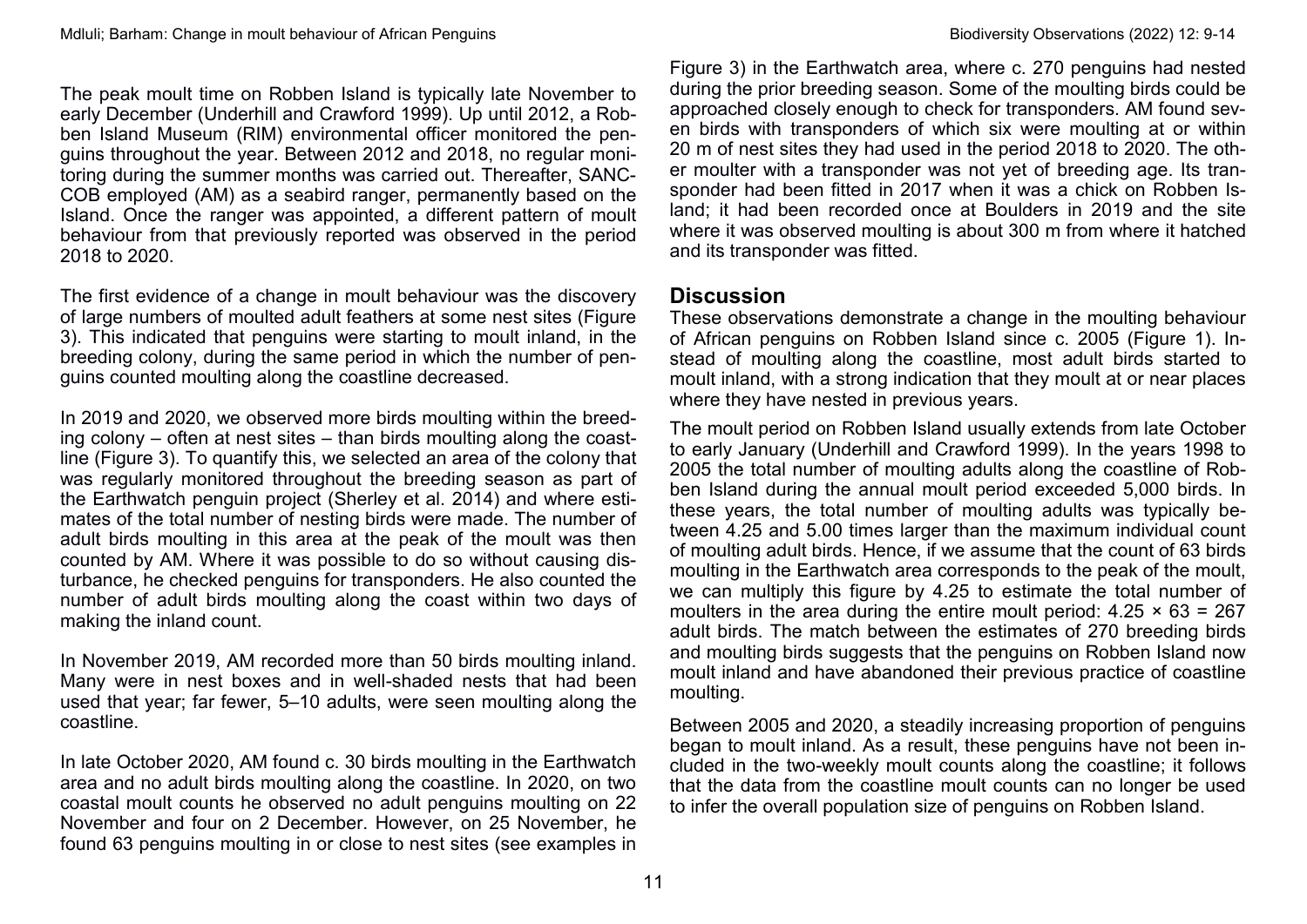Mdluli; Barham: Change in moult behaviour of African Penguins Biodiversity Observations (2022) 12: 9-14





**Figure 3:** Photographs taken in November 2020 of adult African penguins moulting inland on Robben Island.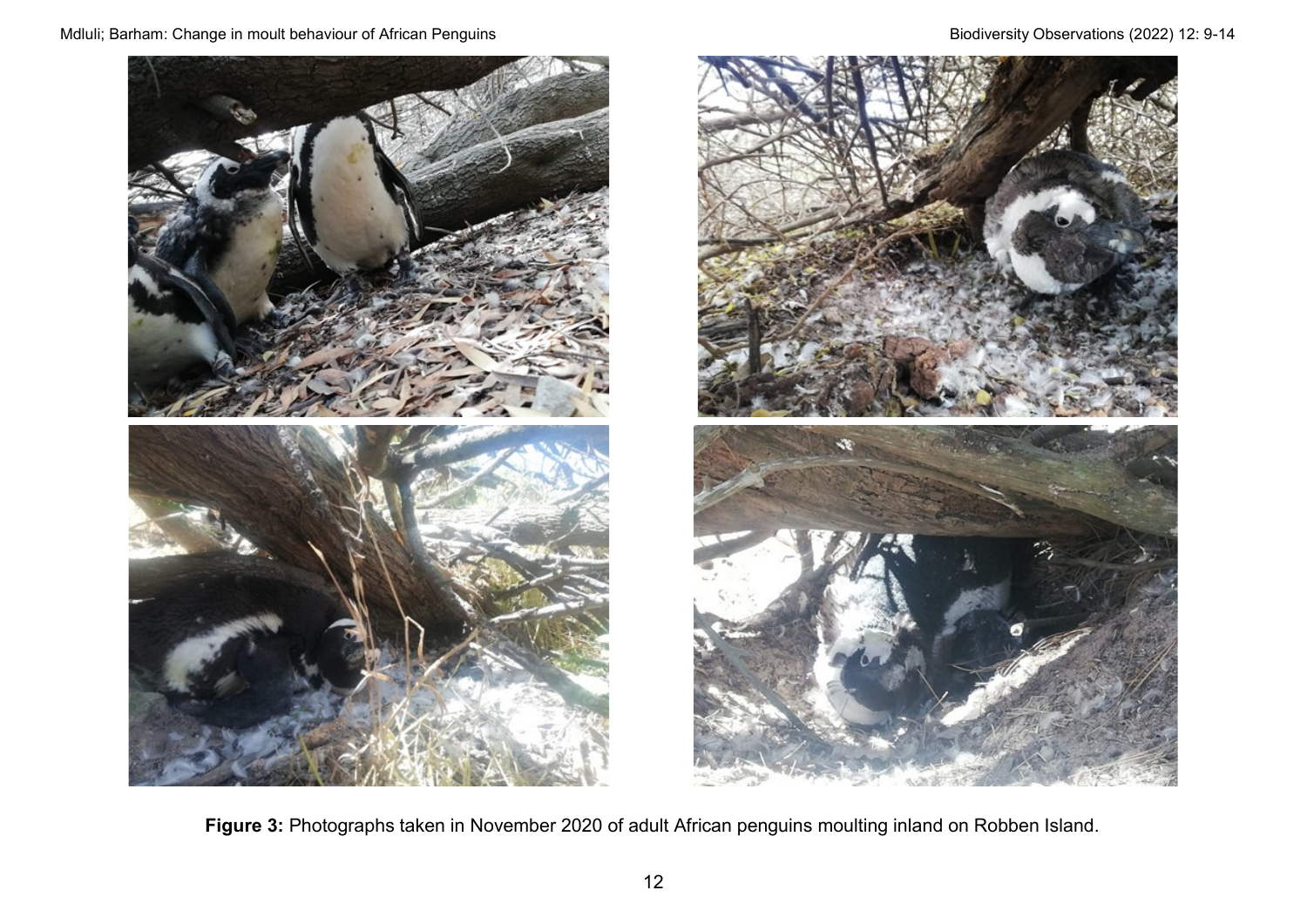We suggest four possible explanations for this behavioural change:

(1) By moulting inland, African penguins may experience lower temperatures than they would along the coastline. Inland birds moult in the shade of trees and shrubs. However, the cooling effect of the prevailing winds would be reduced compared to birds moulting along the coastline.

(2) The number of African penguins breeding on Robben Island has decreased strongly since 2004 (Underhill et al. 2006, DFFE unpubl. data). It may be that Penguins prefer to moult in large groups along the coastline but, because this is no longer possible, the birds moult elsewhere.

(3) In the past there were substantial numbers of antelope, deer, rabbits and cats on Robben Island. These roamed freely and could easily disturb any penguins moulting inland. Since 2006, the Robben Island management has culled cats, deer and rabbits (Quintana et al. 2021). Therefore, the chances of moulting birds being disturbed if they moult near their nest sites has decreased.

(4) The presence of seals in the water along the Robben Island coast may deters penguins from moulting along the coastline. During the breeding season penguins will hide in the bushes near the coast if they see any seals in the water (PJB pers. obs.). An increase in the number of seals around the island could lead to penguins deciding to move inland to moult. Seals are sometimes observed swimming close to the coast and even hauling-out on rocks. It is not known whether there has been an increase in seal presence around Robben Island in recent years.

Thus, further studies are required before any definite conclusions about the underlying causes of this change in behaviour can be determined.

#### **Acknowledgements**

Robben Island Museum permitted this research on Robben Island and provided logistical support. We are grateful to Sabelo Madlala and his team in the Heritage and Research Department. Azwianewi

Makhado of DFFE provided moult count data collected by staff at DFFE since 1980. Barbara Barham provided data on the transpondered birds and made helpful comments on the manuscript. Lauren Waller, Katta Ludynia, Rob Crawford and Les Underhill made valuable comments on the manuscript. Les Underhill provided the photographs for Figure 2.

#### **References**

- **Beltran RS, Burns JM, Breed A** 2018. Convergence of biannual moulting strategies across birds and mammals. Proceedings of the Royal Society B 285: 2018318.
- **Crawford RJM, Boonstra HGvD** 1994. Counts of moulting and breeding jackass penguins *Spheniscus demersus*: a comparison at Robben Island, 1988–1993. Marine Ornithology 22: 213–219.
- **Crawford RJM, Ryan PG, Williams AJ** 1991. Seabird consumption and production in the Benguela and western Agulhas ecosystems. South African Journal of Marine Science 11: 357–375.
- **Quintana I, Button R, Underhill LG** 2021. African Oystercatchers on Robben Island, South Africa: The 2019/2020 breeding season in its two decadal context. Wader Study 128: 209–219.
- **Randall RM, Randall BM, Cooper J, Frost PGH** 1986. A new census method for penguins tested on jackass penguins *Spheniscus demersus*. Ostrich 57: 211–215.
- **Shelton PA, Crawford RJM, Cooper J, Brooke RK** 1984. Distribution, population size and conservation of the jackass penguin *Spheniscus demersus*. South African Journal of Marine Science  $2: 217 - 257$
- **Sherley RB, Barham PJ, Barham BJ, Crawford RJM, Dyer BM, Leshoro TM, Makhado AB, Upfold L, Underhill LG** 2014. Growth and decline of a penguin colony and the influence on nesting density and reproductive success. Population Ecology 56: 119–128.
- **Wolfaardt AC, Underhill LG, Crawford RJM** 2009. Comparison of moult phenology of African penguins *Spheniscus demersus* at